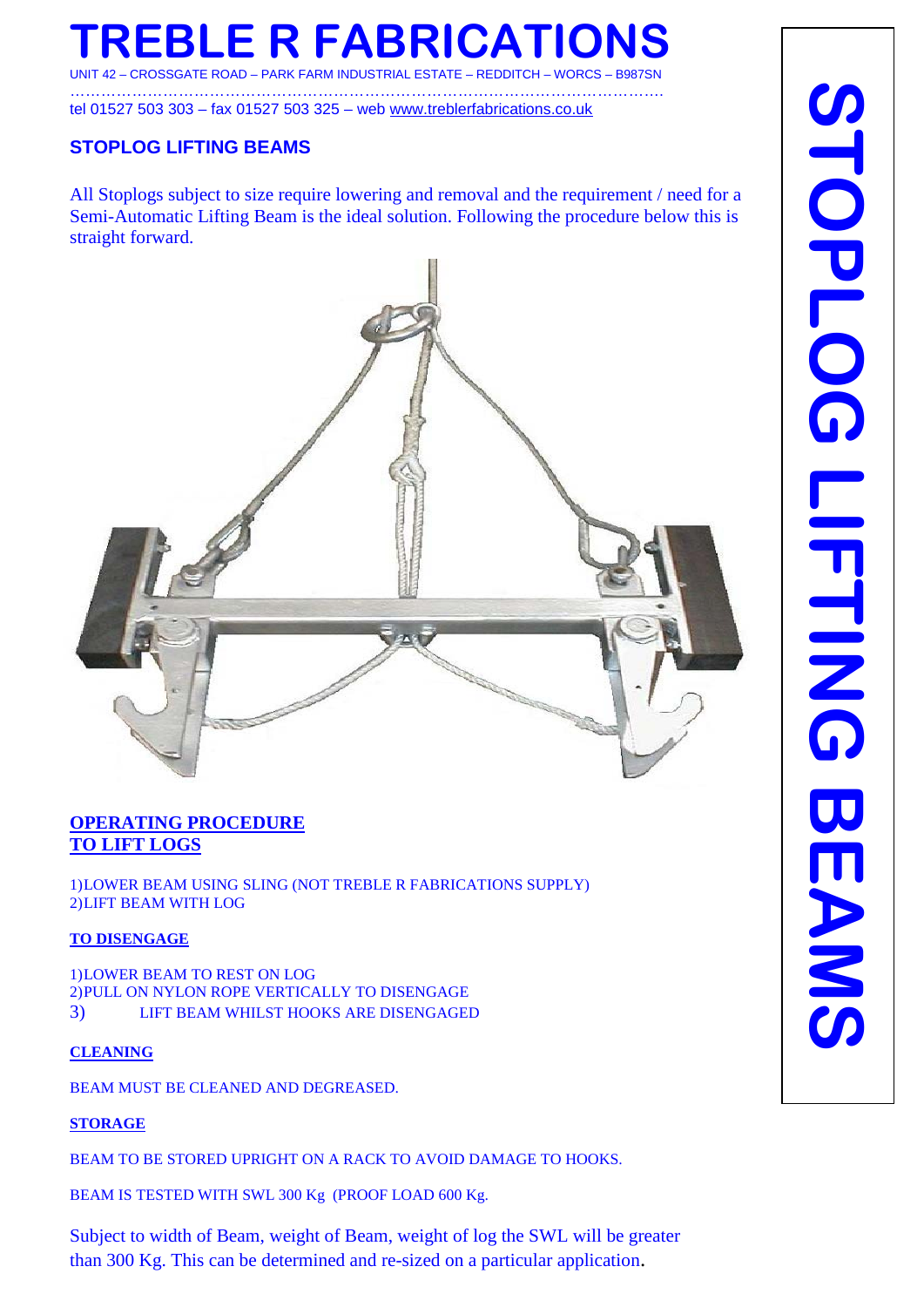### **Stoplog Lifting Beam**

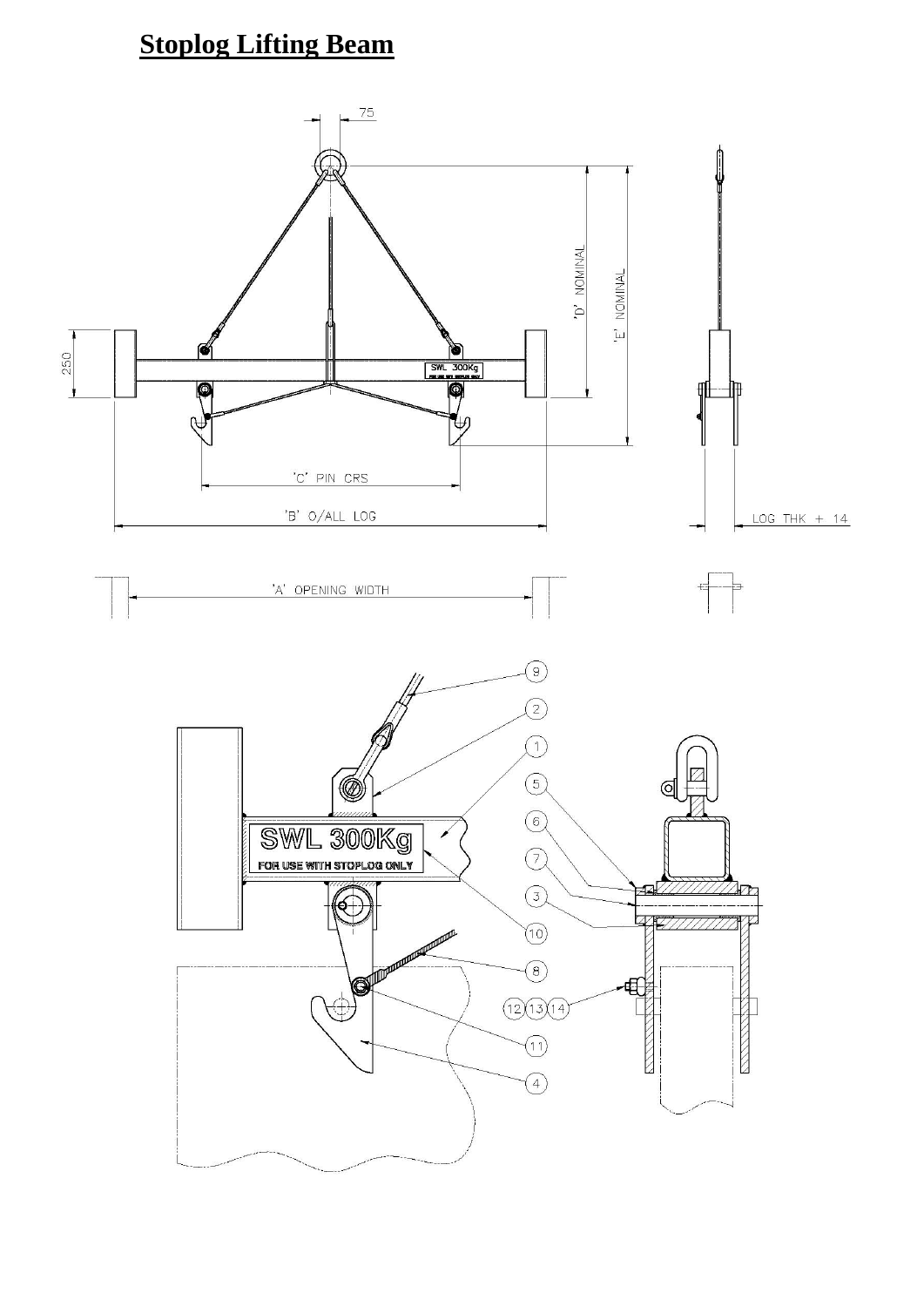### **Stoplog Lifting Beam**

# **See Dimensional Drawing**

| $\blacktriangle$ |     | Width               |
|------------------|-----|---------------------|
| B                | $=$ | $A + 104$           |
| C                | $=$ | $A - 540$           |
| D                | $=$ | $C + 113$ *         |
| E                |     | $C + 290$<br>$\ast$ |

# **\* These dimensions are approx.**